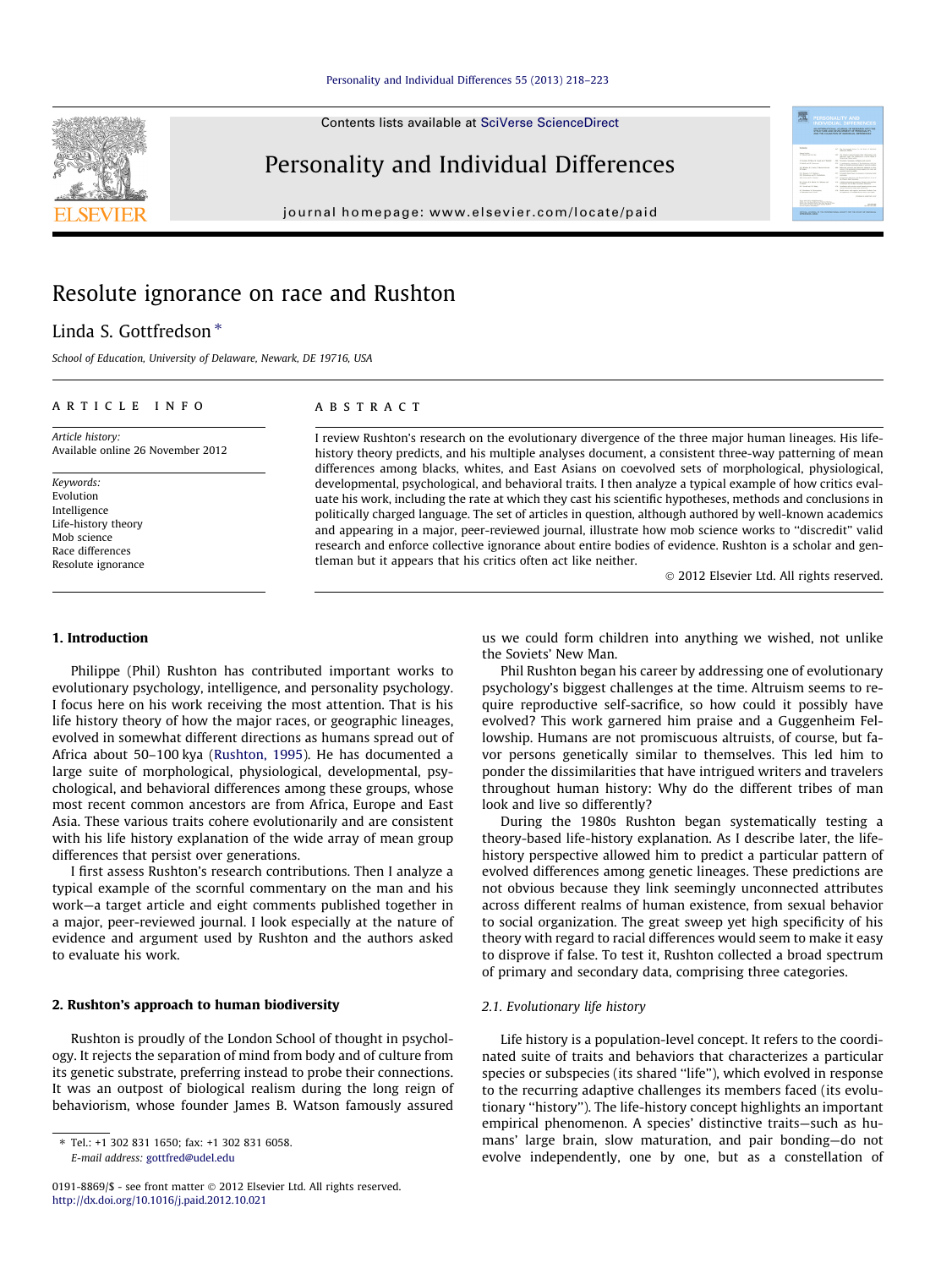co-evolving traits. In fact, the nexus of traits typifying a species had to have evolved in a coordinated manner in order for the organism to maintain or enhance its evolutionary fitness. For instance, a bigger brain relative to body size consumes more of an organism's fixed energy budget, so humans (those who survived) evolved a smaller gut to afford their metabolically expensive brains, which in turn required a less toxic and more easily digested diet, which the innovation of cooking provides. The physical and logistic constraints of bearing and nurturing big-brained babies likewise generated correlated selection pressures on social behaviors, including male and female mating strategies, pair bonding, parenting, and provisioning.

Rushton relies on the r–K version of life history theory that evolutionary biologists have used to distinguish species throughout the animal kingdom. The r–K version arrays organisms along a continuum of reproductive strategies, from highly r-selected species (many offspring, little parenting) to highly K-selected species (few offspring, much parenting). The assumption is that, given its evolutionary importance, reproductive strategy is likely the axis around which other species-typical traits become organized. The two strategies, r and K, are alternative means to the same end: reproductive fitness, which is to produce more genetic descendants than the Joneses.

Biologists have used r–K theory to compare members of the same species, but Rushton was the first to apply it so systematically to humans. His aim has been to determine whether, and how well, it can explain the many systematic differences observed today among major branches of the human family. He focuses on three. While their labels have changed over time, their origins have not: lineages tracing their ancestry to sub-Saharan Africa (Negroids or blacks), East Asia (Orientals or East Asians), and the lands inbetween (Caucasians or whites).

Rushton gathered already-published population data on several dozen traits from institutional sources such as the US military (e.g., head size) and Interpol (international crime rates). His most recent update [\(Rushton & Jensen, 2005, Table 3;](#page-5-0) reproduced in Nyborg, this issue) compares the three geographic lineages on 26 measures: intelligence (3 indicators), brain size (2), maturation rate (7), personality (5), reproduction (6), and social organization (3). The set forms a consistent pattern illustrating key insights from life history theory, in turn supporting his application of it to humans.

First, mean population differences are numerous, consistent, and generalized across the body and behavior. Whites are intermediate to blacks and East Asians on virtually all (24) of the 26 measures, whether they be physical or behavioral, speed or size. For instance, physical maturation (skeletal, motor, dental, lifespan) and sexual maturation (age of first intercourse, first pregnancy) are accelerated in blacks relative to whites, and in whites relative to East Asians. Compared with whites, American blacks have larger bodies (reported elsewhere), larger secondary sex characteristics, higher hormone levels, and higher rates of sexual intercourse and two-egg DZ twinning (not MZ twinning)—with the reverse being true for reproductive behavior in East Asians compared with whites. A three-way pattern of mean differences is also seen in personality, with blacks being the most (and East Asians the least) aggressive, impulsive, dominant and sociable, whereas East Asians are the most cautious (and blacks the least) on average. It is also seen in social organization, with East Asians having higher rates of marital stability, law abidingness, and mental health than whites, and whites having higher rates than blacks.

The apparent evolutionary divergence between the three lineages is not just from ''the neck down.'' East Asians have the largest skulls, largest brains, and most cortical neurons, whereas blacks have the smallest skulls and brains and the fewest cortical neurons, on average. These differences in the physical brain are mirrored by comparable mean group differences in the speed and quality of the brain's information processing. East Asians have the fastest decision reaction times (measured in milliseconds) on elementary cognitive tasks, which are so simple that virtually everyone can perform them correctly, and they also have the highest average levels of general intelligence (g) on validated, unbiased tests of intelligence.

The pattern of cranial vs. sub-cranial group differences illustrates a second insight from life-history theory: evolution imposes tradeoffs. For example, the populations with larger brains have (had to evolve) smaller bodies; and those with slower maturing offspring have (had to evolve) more socially and sexually constrained adults.

Note that none of the aforementioned biological traits is a social marker of race, either singly or collectively, as would be skin color and hair type. Moreover, as Rushton and others have shown, within-race variation in all these characteristics is moderately to highly heritable, so we cannot dismiss the possibility that mean group differences in body and behavior are also somewhat genetically rooted. In fact, these mean differences in ''non-racial'' traits appear to shift in tandem, as a coordinated set, from one human lineage to another. This implicates a consistent deep influence linked more tightly to distant genetic heritage than to current circumstance. The great variation within racial groups is entirely consistent with genetic divergence, because within-population variation is the grist for evolution. Also consistent is the systematic overlap among groups, because mean differences in genotype will emerge from the same ancestral genotype, slowly but surely, when the groups' adaptive demands diverge and consistently pull selection in somewhat different directions.

Rushton's results reflect a third insight of life history theory: individuals do not evolve, populations do. A population's social organization—its culture—necessarily co-evolves with the distribution of its members' attributes. Humans, for example, are not just an exceptionally brainy primate, but also an especially social one. We have a special penchant for pair bonding (even if serial), living and working in groups, forming networks and coalitions, trading, teaching, gossiping, reading others' minds, and befriending nonkin. Our big-brained, slow-maturing, vulnerable and care-intensive children would not survive without such enduring social networks and bonds of long-term reciprocity.

Rushton's version of life-history theory proposes that reproductive strategies drive (cause) differences in social organization. Although all humans are K-oriented (relatively few offspring with much parenting), his r–K theory posits that the somewhat less Koriented human populations will tend more strongly toward social relations guided by self-interest, relative physical strength, and a tolerance for interpersonal conflict, with the result that, from a K perspective, they produce cultures with less stable families, less organized institutions, more transgressions of person and property, and therefore higher rates of mental and physical illness. In contrast, more K-oriented lineages produce societies whose members tend to exercise more self-control, social control, and mutual coordination in the pursuit of longer-term shared goals, with the result that such groups will create somewhat better organized, more productive, personally secure and—from an r perspective—more rigid societies that tightly constrain what their members may do. Nonevolutionary explanations have been offered for these differences in social organization but none, to my knowledge, can account for—let alone has predicted—the nexus of physical, mental, and behavioral mean differences that Rushton found—and had predicted.

#### 2.2. Forensic anthropology

Rushton has also tested his life-history theory by following hominoids back down their evolutionary tree. [Rushton and](#page-5-0)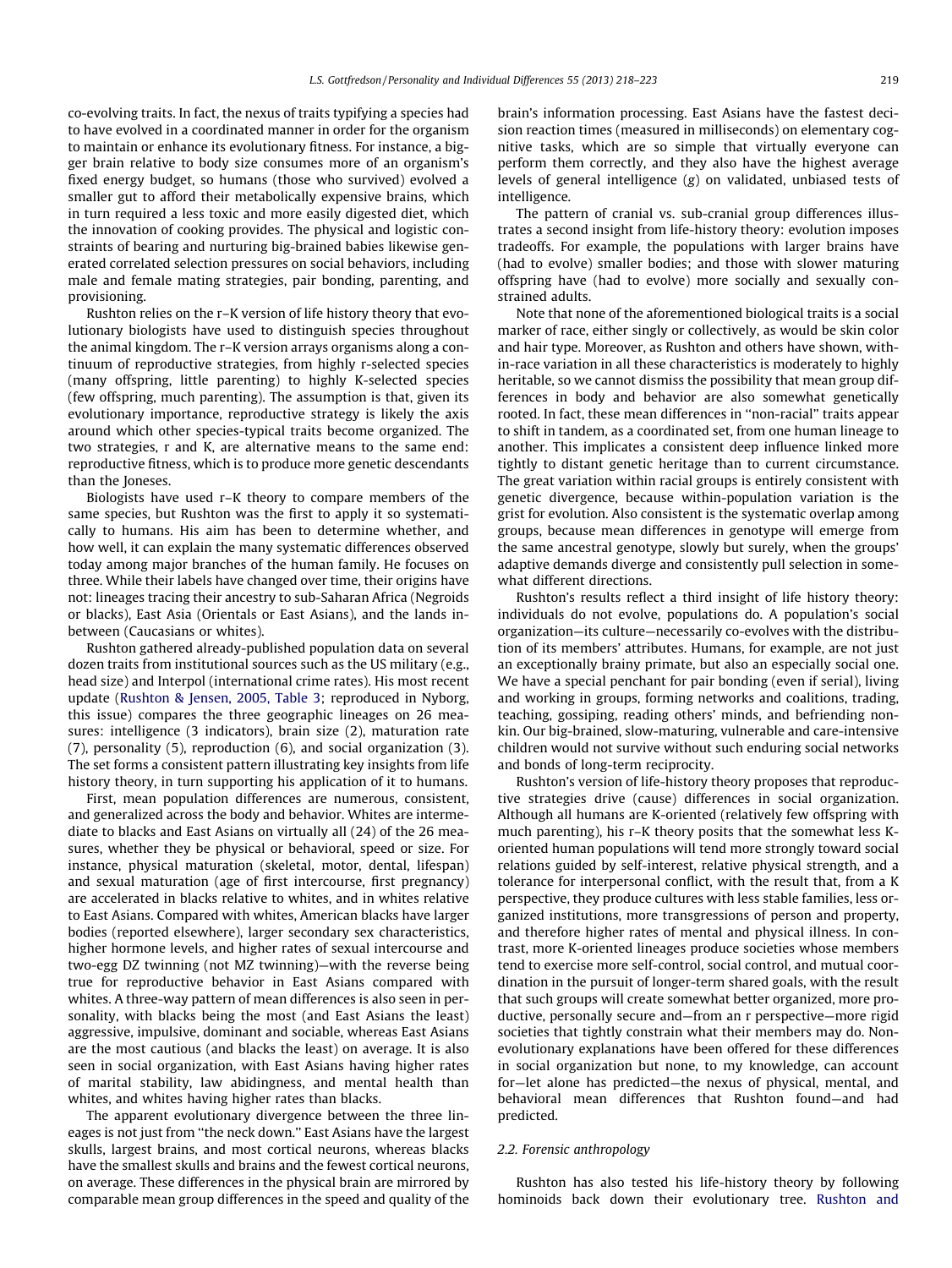[Rushton \(2004\)](#page-5-0) examined progressive changes in 76 musculo-skeletal traits across seven hominoid populations, listed here by evolutionary age: Pan troglodytes (chimpanzee), Australopithecines, Homo habilis, Homo erectus, Africans, Europeans, and East Asians (for humans: [Rosenberg et al., 2005\)](#page-5-0). The aim was to test the hypothesis that a cascade of skeletal changes accompanied the evolution of brain size in hominoids, ranging from humans' most distant relative (the chimpanzee, 5 mya) to the youngest human lineage (East Asians). Standard texts on evolutionary anatomy provided data on 76 skeletal traits for the one ape and the three fossil species, and standard forensic anthropology textbooks provided data on 42 traits for the three human populations.

The skeletal data for the seven hominoid groups did, in fact, differentiate them in the same order as did their evolutionary distance from the youngest human lineage (East Asians). Of the 42 traits available for the three racial groups, 38 were measured in absolute terms—14 cranial traits (including cranial capacity), 8 teeth and mandibular traits, 3 neck, 3 pelvic, and 12 upper and lower limb traits. All but one (nasal bone prominence) fit the predicted pattern.

The 6 other traits, measured as body proportions, uniformly did not (e.g., leg length as a % of height, weight of upper limbs as % of body weight). Ratios and percentages of a trait are hard to interpret because they have different measurement properties than do absolute measures of a trait, such as length, area, volume and weight. Nor is it clear that r–K theory makes any predictions for body proportions. If we set the body proportions data aside for now, it appears that the increase in cranial capacity from 380 to 1364 cm<sup>3</sup> across the 7 hominoid groups was accompanied by systematic and pervasive changes across the musculo-skeletal system, including cranial traits (e.g., size and shape of the skull, jaw, teeth, eye sockets, brows, muscle attachments) as well as post-cranial traits (e.g., dimensions, shape and orientation of particular bones, joints, and pelvis). The most general change is that the musculo-skeletal system became less robust as brain size increased. Perhaps there is a non-evolutionary explanation for the progressive and pervasive skeletal differences among blacks, whites, and East Asians that are so well known to forensic investigators, but I am not aware of any plausible ones having been offered.

#### 2.3. Patterns of phenotypic and genetic variation in intelligence

If the major human races diverged physically and behaviorally during evolution, their living descendants should differ genetically, on average. Self-identified races are different branches of the human family, as confirmed in the last decade by studies of the Y chromosome, mitochondrial DNA, neutral markers on the 22 pairs of autosomal chromosomes, number of short tandem repeats on various ones, and more. But that is not the issue here. It is whether a highly particular, much documented, mean phenotypic difference among the major human races has a genetic component.

Of all human traits, variation in general intelligence (g) is the functionally most important in modern life. The first question that behavior genetics tackled was ''how heritable are within-group differences in intelligence?''—the answer: ''very.'' The next obvious question is ''how heritable are the between-group differences in phenotypic intelligence?'' It could easily be answered using today's analytical methods, but no scientific discipline will touch it. Most would have to be shut down completely, however, to avoid generating relevant evidence. Traits that are so useful in daily life and so heritable across generations are going to manifest themselves in many predictable ways. Rushton has marshaled relevant such evidence on intelligence to test competing hypotheses about the longstanding mean IQ difference between American blacks and whites: 0% genetic vs. 50–80% genetic.

The latter range of percentages is [Jensen's \(1998\)](#page-5-0) ''default hypothesis,'' which is that within-race variation and between-race variation arise from the same sources, whether genetic or environmental. Accordingly, there is no Factor X operating on all members of one race but on no member of another. (Anything that affects some but not all members of a group would show up as a within-group influence.) If within-race IQ variation is 50–80% heritable, as it is in the West, the default hypothesis predicts that betweengroup differences will be too. This is a readily testable hypothesis, but virtually no one with the necessary data has been willing to test it or lend the data to others who are.

[Rushton and Jensen \(2005\)](#page-5-0) tackled the question by having their ''hereditarian'' hypothesis (50–80% genetic) compete head-to-head with the ''culture-only'' hypothesis (0% genetic) in 10 categories of evidence: the worldwide distribution of test scores, the g factor of mental ability, heritability, brain size and its relation to mental ability, transracial adoption, racial admixture, regression to the mean effects, related life-history traits, human origins research, and hypothesized environmental influences on intelligence. This set captures much of the dense nomological network of empirical evidence on psychometric g, including its genetic structure, biological and social correlates, behavioral manifestations, joint heritability with brain structure, function, and life outcomes, developmental course, and manipulability by various experimental means, including adoption.

The evidence in at least 7 of the 10 categories is much replicated, often over time, age, sex, race, class, and geography, and therefore provides a firm basis for comparison. The 50–80% genetic hypothesis fits this array of evidence far better than does the culture-only hypothesis [\(Gottfredson, 2005\)](#page-5-0). Where the two make opposite predictions, the hereditarian predictions are confirmed and the culture-only predictions are contradicted. For instance, achievement differences expand just when the culture-only explanation says they will contract—when resources and opportunity are equalized ([Ceci & Papierno, 2005\)](#page-5-0). And, as noted earlier, group differences follow geographic ancestry far more closely than the groups' current location or circumstances. They behave just like evolved, genetically-influenced traits are expected to behave—with great consistency regardless of species-typical variations in nongenetic milieu. The greater explanatory success of the 50–80% genetic hypothesis does not prove it true, but that is better approximates the truth than does its never-plausible 0%-genetic competitor.

#### 3. The critics' approach to Rushton and race

In 1989 Rushton summarized his evidence for a black-white-East Asian gradient in life-history traits at the AAAS meeting in San Francisco. There followed a convulsion of excoriation by the scientific establishment, his home institution (University of Western Ontario), and the Canadian government [\(Rushton, 1998](#page-5-0)). All launched investigations into his work. He was shunned and isolated by fellow academics, as if having a professionally deadly contagious disease. When he presented his corpus of published evidence in book form—Race Evolution, and Behavior: A Life History Perspective [\(1995](#page-5-0))-it was greeted as "inflammatory," "indecent," ''pseudoscientific,'' ''racist trash,'' and in scatological terms too ([Gottfredson, 1996](#page-5-0)).

#### 3.1. High talk and low blows

In a collective exercise in confirmation bias, Rushton's critics spied damning evidence of scientific and moral perfidy wherever they looked. They saw nothing exculpatory, or even ordinary, in his conduct. So, where evolutionary psychology had always concentrated on sexual selection and therefore on mating strate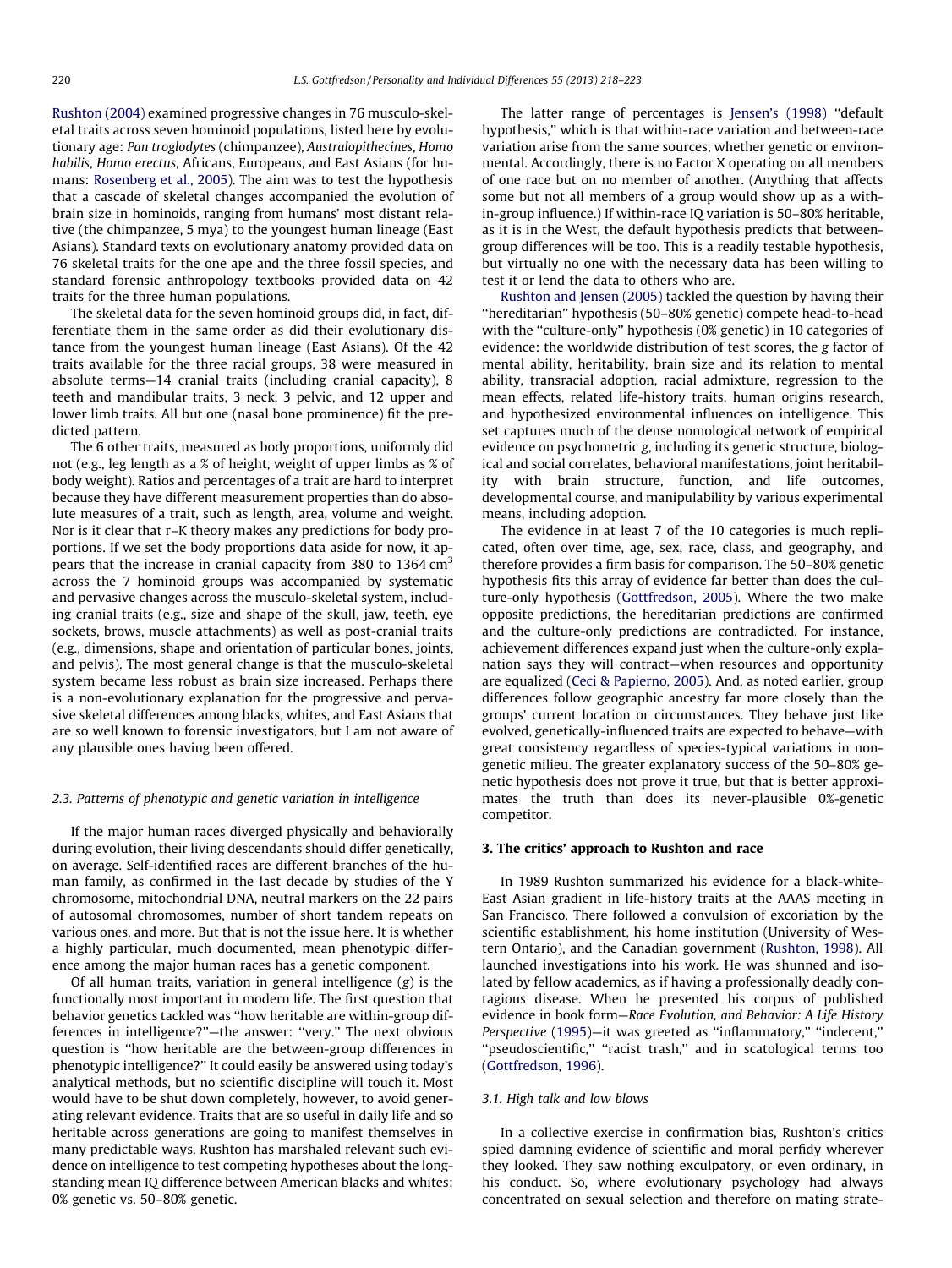<span id="page-3-0"></span>gies, sexual behavior, and physical attractiveness to the opposite sex, critics insinuated that Rushton's interest was prurient. Although behavioral geneticists were busy estimating the heritability of intelligence differences within races, Rushton's interest in possible between-race genetic differences betrayed, to them, an archaic racial elitism. And while none denied that the human species' remarkably large brain is largely responsible for its remarkably high intelligence, they said Rushton was resurrecting long-discredited 19th century thinking when he asserted (correctly) that brain size and intelligence are correlated in modern humans.

Rushton answered all published critiques while carefully adhering to the scientific coda his critics often flagrantly violated—logic, weight of evidence, and no aspersions on character. Rushton's dispassionate scientific manner on socially sensitive questions only confirmed for them that he was a heartless ideologue misusing science for pernicious ends. I illustrate this phenomenon of high talk and low blows, as sociologist Robert A. Gordon calls it, with a concrete example. It is a target article [\(Lieberman, 2001\)](#page-5-0) and associated comments published in Current Anthropology. The Anthropological Review's 2007 obituary for Lieberman lauded him for having ''often challenged racists and racialist views.'' It pointed specifically to his 2001 article because it ''dissected and ridiculed [Rushton's] views of supposed racial differences in intelligence."

#### 3.2. Argument from authority, political opinion, and impossible standard of proof

Lieberman opens with a question that itself damns Rushton. A century of anthropological work has invalidated Rushton's claims, so how can he claim to find in it a ''racial hierarchy'' for intelligence and brain size? The question is thus not whether Rushton is wrong, but why and how he persists in being so wrong. The article's first section (''Changing Hierarchical Worldviews'') justifies the premise, and the second (''Abusing Anthropological Research'') explains the ''paradox'' of how Rushton and other ''scientific racists'' could claim to be doing science when they draw evidence from the very fields that disavow racism and the concept of race (p. 74).

To justify his premise, Lieberman describes 19th century research on cranial size and its social context which, he says, was the need by Caucasians to justify their domination and exploitation of other races. He discredits that research and Rushton's own primarily by appealing to authority in 20th century anthropology: Franz Boas's theorizing (no link between culture and genes), official statements on race from the UN and the American Anthropological Association (no biological races, no meaningful innate racial differences), Gould's critiques of research on intelligence, brain size, and heritability (none is valid), and anthropology's ''disavowal'' of ''hierarchical'' and ''racist'' thinking. Lieberman also draws from stock concerns, long-since resolved, about possible methodological flaws in twin research, brain research, behavior genetics, and mental testing. He says nothing about the explosion of research in the 1990s using the Y chromosome and mtDNA to trace the evolution of human lineages as they migrated across the globe. He says nothing about Rushton's many other 3-way results on ''reproductive behavior, sex hormones, twinning rate, speed of physical maturation, personality, family stability, lawabidingness, and social organization'' (p. 74), except to summarily dismiss them as a faulty ''blizzard of data'' (p. 78).

Zeroing in on Rushton's IQ, race, and brain size analyses, Lieberman details his own list of 6 major ''errors.'' Briefly, Rushton ''uses 'race' despite decades of findings that invalidate it,'' his conclusions about racial differences in cranial capacity are ''contradicted by evolutionary anthropology,'' he did not account for environmental factors that surely influence cranial capacity and intelligence, his measurements tell us nothing because they are confounded or the differences they reveal are trivial in size, he cannot claim to ''explain'' a vast array of human behaviors because some of his measures and concepts may be faulty, and his ''principle of aggregation'' (e.g., grouping diverse populations into ''races,'' averaging results from different studies) is invalid. ''Aggregation'' is Lieberman's single most frequent complaint of the 6 (38 times in 14 pages), even though it is a well-known principle that averaging non-comparable samples would work against Rushton's finding consistent patterns.

The first two ''errors'' are, again, appeals to authority. The next two disallow drawing conclusions until an infinite regress of alternatives has been considered, and the last two demand uniformly

#### Table 1

Terms used to impugn Rushton without rebutting his evidence.

| Category              | Instances per page                                    |                                                         | Examples (Italicized items appeared only in Lieberman, boldfaced only in commentaries)                                                                                                                                                                           |
|-----------------------|-------------------------------------------------------|---------------------------------------------------------|------------------------------------------------------------------------------------------------------------------------------------------------------------------------------------------------------------------------------------------------------------------|
|                       | Lieberman (2001)<br>(12 pages article,<br>2 of reply) | Associated 6 hostile<br>commentaries<br>(7 pages total) |                                                                                                                                                                                                                                                                  |
| Evil ideology         |                                                       |                                                         |                                                                                                                                                                                                                                                                  |
| Hierarchical thinking | 4.9                                                   | 4.4                                                     | Essentialism, <b>Eurocentric, Causasoid-centrism</b> , hierarchical or typological thinking (many<br>variations)                                                                                                                                                 |
| Racist thinking       | 2.8                                                   | 7.1                                                     | Racism (latent, academic, scientific), racial ideology, inferiority, racial profiling,<br>xenophobia                                                                                                                                                             |
| Evil people & events  | 0.7                                                   | 0.9                                                     | Apartheid, colonialism, genocide, Holocaust, Nazi, Jim Crow segregation, slavery, Southerners                                                                                                                                                                    |
| Evil politics         | 1.3                                                   | 2.6                                                     | <b>Disenfranchise</b> , dominate, <b>exclude</b> , exploit, justify (various evils), <i>torture</i> , <b>violence</b>                                                                                                                                            |
| Destructive results   | 0.3                                                   | 1.1                                                     | Destruction of social generosity, <b>discriminatory, downtrodden</b> , inequity (& variations), misery                                                                                                                                                           |
| Subtotal              | 10.0                                                  | 16.1                                                    |                                                                                                                                                                                                                                                                  |
| Unacceptable science  |                                                       |                                                         |                                                                                                                                                                                                                                                                  |
| Incompetent           | 8.4                                                   | 6.0                                                     | Aggregated, confounded, deterministic, erroneous, <b>illogical</b> , lacks (evidence, validity,<br>conceptual and empirical merit), seriously flawed, <b>statistical artifact</b> , substandard, <b>subjective</b> ,<br>unsophisticated                          |
| Pseudoscientific      | 2.0                                                   | 5.7                                                     | Absurd, bad biology, biased, contrived, deceptive, diseased, fabricated (races), fascinated by<br>sexuality of savages, <b>fetishizes the brain, inexcusable anthropology</b> , mischievous speculation,<br>reactionary, same old lies, self-serving, sorry mess |
| Dangerous             | 0.4                                                   | 0.9                                                     | Alarming, dangerous, destructive, notorious, odious                                                                                                                                                                                                              |
| Subtotal              | 10.8                                                  | 12.6                                                    |                                                                                                                                                                                                                                                                  |
| Total per page        | 20.8                                                  | 28.7                                                    |                                                                                                                                                                                                                                                                  |
| (N instances)         | (291)                                                 | (201)                                                   |                                                                                                                                                                                                                                                                  |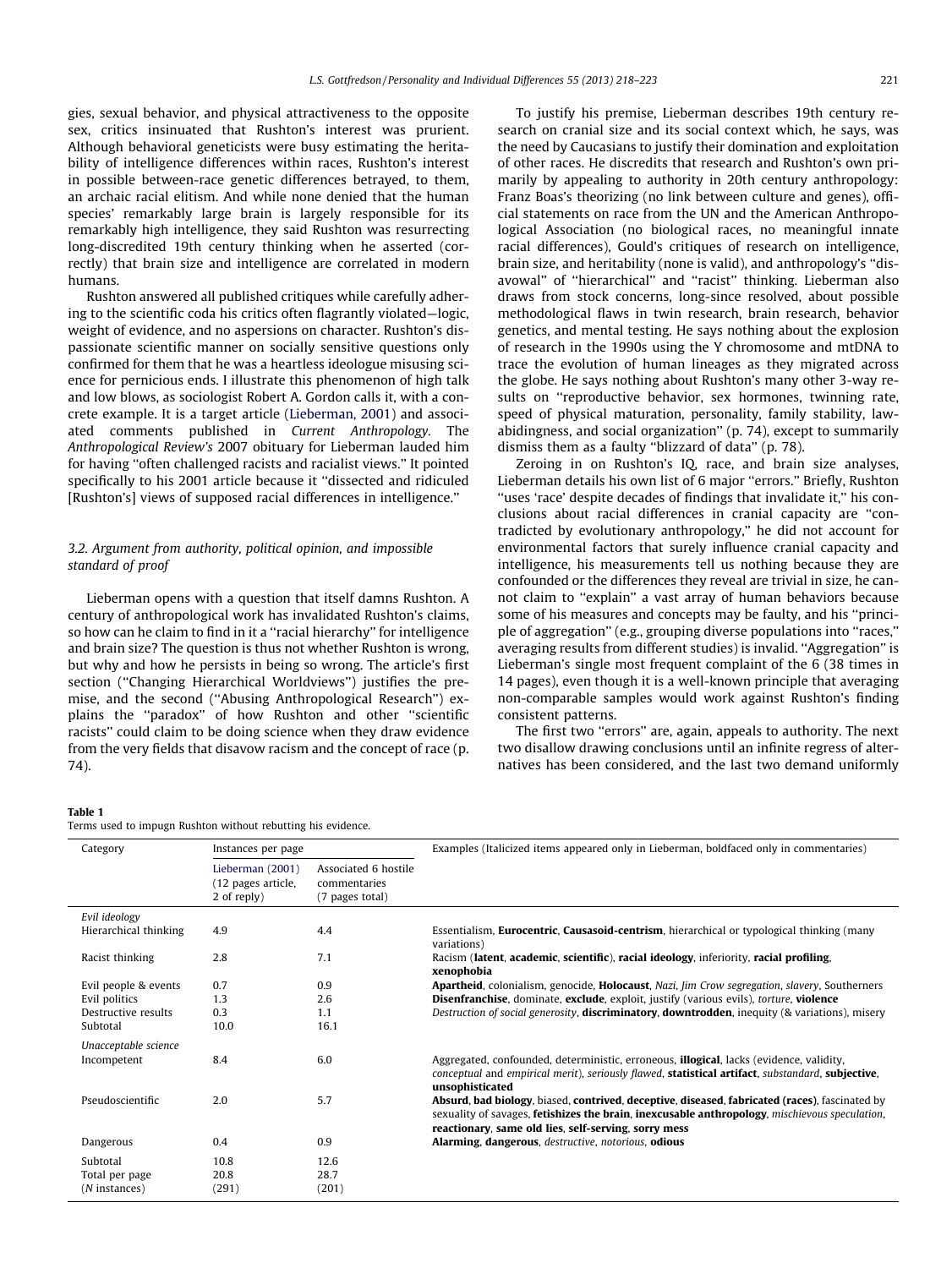perfect data and measurement before concluding anything from a body of evidence. All insulate his factual premise (no evolved differences) from disconfirmation by creating five thou-shall-nots that selectively handicap researchers who might disagree. Scientists shall not refer to race except as a social construct; not group people or results by race unless to illustrate environmental effects; not hypothesize evolutionary differences that contradict reigning "antiracist" opinion in anthropology; not infer any genetic differences before ruling out all non-genetic influences; and not draw non-reigning conclusions about patterns of racial differences in a large body of data if any particular datum might be faulty.

Lieberman moves Rushton's work into the political realm by always labeling his hypotheses and results with political terms. It is ''hierarchical'' (because it measures ordinal differences on a trait), ''racist'' (it finds mean racial differences in traits), and a ''justification'' for ''inequities'' (it predicts social inequality when those traits matter). [Table 1](#page-3-0) illustrates this practice by categorizing his terms of derogation. (Data for detailed categories are available from the author.) He uses an average of 21 derogations per page, split evenly between connoting extreme right-wing politics and unacceptable science. Forty percent (8.4 per page) allege error in politically neutral terms (''lacks evidence''), but almost as many render his hypotheses and results politically noxious by relabeling them hierarchical and racist (4.9 and 2.8 times per page).

The lone dissenting commentary, by Henry Harpending, objects to Lieberman repeatedly attributing notions of ''inferiority'' and ''superiority'' to Rushton (56 times, not shown), but Lieberman insists that Rushton's work implies them. He further connotes immoral politics by describing Rushton's research as ''notorious,'' ''destructive,'' and ''socially harmful'' and situating it within a history of political evils (slavery, genocide, torture, exploitation) and social harm (misery, poverty, inequality).

#### 3.3. Mob science

Rushton was invited to submit a comment, as was one anthropologist ''well-known [for his] support of racial differences'' (p. 90). The other 6 individuals were already on record as hostile to such ideas. They are less restrained than Lieberman, their negative descriptors being more numerous (29 vs. 21 per page) and more extreme ("odious," "quackery," "same old lies"). They less often use politically neutral terms to allege scientific incompetence, but are over twice as likely as Lieberman (per page) to associate Rushton with racist thinking, evil politics, pseudoscience, social harm, and imminent danger. Their commentaries vary in emphasis

and personal abuse, as such commentaries usually do: Loring Brace (''inexcusable anthropology''), Fatimah Jackson (''diseased,'' ''twisted,'' ''same old misrepresentations''), Jonathan Marks (''modern creationism," "quackery"), John Relethford ("resurgence of racial classification''), Audrey Smedley (''so-called science''), Verena Stolke (''continuity of racist thought,'' ''persisting exclusions''), and Fredric Weizmann ("strong claims," "relationships of minimal importance'').

Taken as a whole, the symposium illustrates what happens when high talk and low blows is practiced collectively: unrestrained mob action to destroy a purportedly vile member of the group, invite a single defender to speak from the sidelines, and allow the target to say a few words which the crowd will ignore or ridicule.

### 3.4. Resolute ignorance

The first rule in science is to consider the totality of evidence; the second is to make alternative hypotheses compete in explaining it. Rushton has done both, but Lieberman and commentators do neither. Table 2 helps illustrate how a hostile crowd can circumvent these rules yet still appear scientific in order to maintain ''resolute ignorance'' about some stubborn, unwelcome fact, as the late sociologist William Beer dubbed it—in this case mean racial differences in general intelligence.

The table lists the seven common rebuttals, ranging from ''intelligence doesn't exist'' to ''racial differences are unthinkable.'' Most critics accept some of the foundational findings (second column) but seldom the same ones, meaning their ''yes-buts'' often clash. One may ''discredit'' the notion of racial gaps in intelligence by first accepting some of the evidence (''Yes, intelligence exists'') but then rejecting the next link in the chain of evidence (''but it can't be measured fairly''). Another may concede that ''Yes, it can be measured,'' but reject a different link in the evidentiary chain (''but it isn't important in real life''), yet both stand arm-in-arm to denounce the evidence. All that matters in mob science is that critics howl together at the target.

Lieberman and fellow critics likewise jab haphazardly at different nodes in Rushton's network of evidence. All dismiss his hypothesis of evolved racial differences in intelligence on the grounds that races don't exist. But the evidence does not melt away for being relabeled, ignored, or characterized in nasty terms. Therefore, in ''yes-but'' fashion, some of the 7 add that intelligence doesn't exist either; others that it exists but isn't important, or isn't as heritable as it seems; yet others contend that the race-IQ gap is

#### Table 2

''Yes-but'' gambits commonly used to ignore evidence on mean racial differences in intelligence (g).

| "Yes-but" gambits:<br>"Racial gaps in<br>intelligence are" | "Yes"-A bedrock finding is<br>conceded                                          | "But"-A false claim is pressed to<br>justify ignoring the bedrock finding           | "Because"-Fallacious "evidence" is used to support the false<br>claim. Examples for: Disproved hypotheses; Irrelevant truths;<br><b>Emotional appeals</b> |
|------------------------------------------------------------|---------------------------------------------------------------------------------|-------------------------------------------------------------------------------------|-----------------------------------------------------------------------------------------------------------------------------------------------------------|
| 1. Nonexistent                                             | Yes, there is a black-white gap                                                 | But, there is no such thing as                                                      | Why? Disagreement over its definition (I); Only a cultural (or                                                                                            |
|                                                            | in IQ scores                                                                    | "intelligence" (or g)                                                               | statistical) artifact (D); Undemocratic (E)                                                                                                               |
| 2. Mismeasured                                             | Yes, IQ tests do measure                                                        | But, tests are culturally biased                                                    | Why? Tests created by whites (I); Require cultural knowledge (I);                                                                                         |
|                                                            | (developed) intelligence                                                        | against blacks                                                                      | Ruse to justify discrimination (E)                                                                                                                        |
| 3. Unimportant                                             | Yes, black-white IQ gap reflects                                                | But, it's trivial or lacks practical                                                | Why? Important only when treated as such (D); Narrow                                                                                                      |
|                                                            | gap in average intelligence                                                     | importance                                                                          | academic ability $(D)$ ; Not a measure of human worth $(I, E)$                                                                                            |
| 4. Malleable                                               | Yes, intelligence has practical<br>importance                                   | But, intelligence is malleable                                                      | Why? Brains, skills, & knowledge change with age & experience<br>$(I)$ ; Must not "give up" on less able persons $(E)$                                    |
| 5. Environmental                                           | Yes, differences in intelligence<br>are stubborn (resistant to<br>intervention) | But, intelligence is not genetically<br>determined                                  | Why? Abilities not "fixed" (I); Genes & environments interact (I);<br>Differences explained by social advantage (D)                                       |
| 6. Disproved                                               | Yes, IQ differences within a race<br>are quite heritable                        | But, the average differences<br>between races have been proved not<br>to be genetic | Why? There is no gene for race $(I)$ ; "Race" is a social not<br>biological phenomenon (D); Racists are hereditarian (E)                                  |
| 7. Unthinkable                                             | Yes, a 50–80% genetic black-                                                    | But, we must not let anyone suggest                                                 | Why? Dangerous if hypothesis is false (E); Even more dangerous                                                                                            |
|                                                            | white IQ gap fits the evidence                                                  | the gap is partly genetic                                                           | if true $(E)$ ; Hitler thought the gaps genetic $(E)$                                                                                                     |